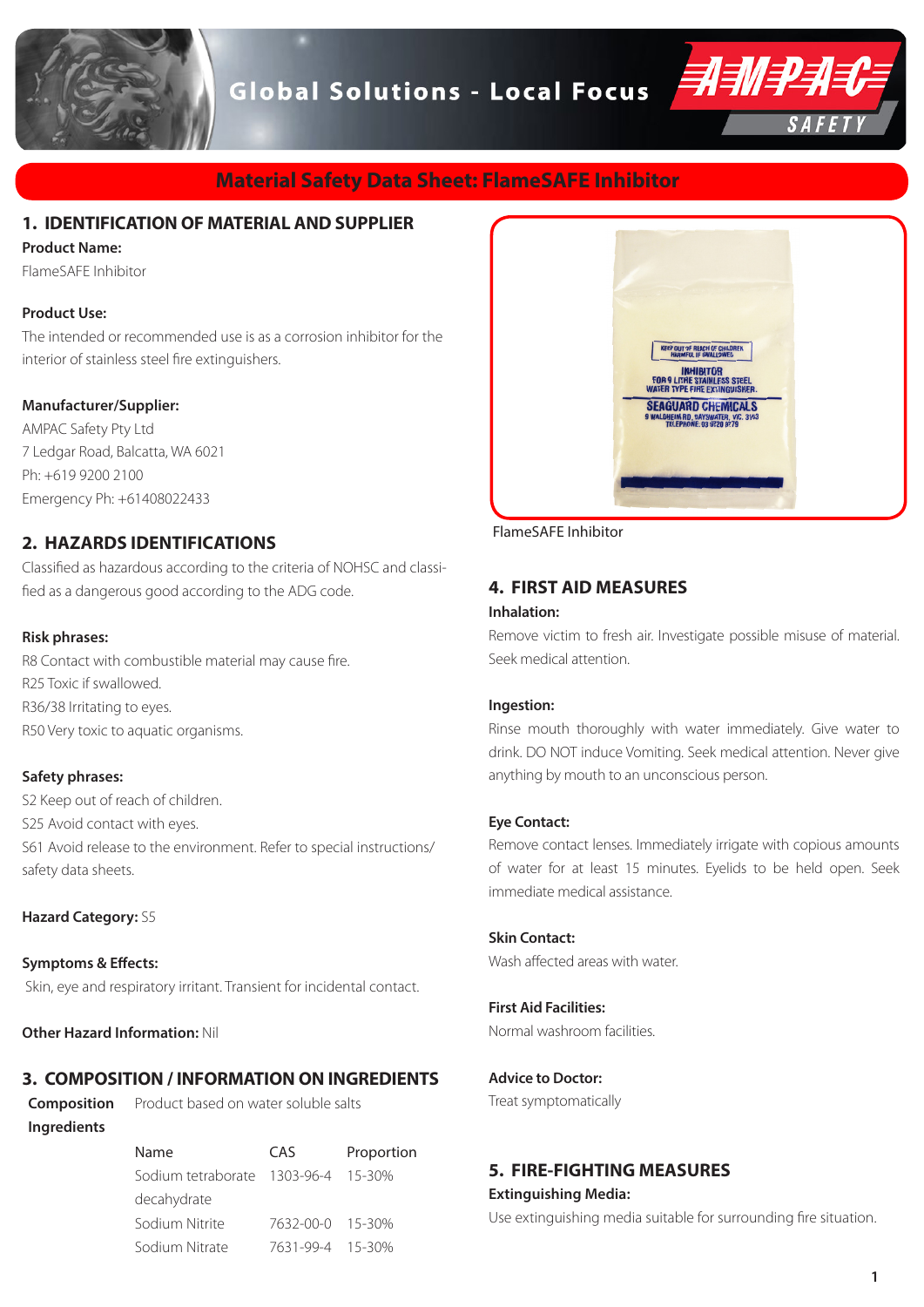

## **Material Safety Data Sheet: FlameSAFE Inhibitor**

#### **Specific Hazards:**

Contact with combustible materials may lead to fire.

#### Precautions in connection with Fire:

Fire fighters should wear Self-Contained Breathing Apparatus and full protective clothing to minimise exposure. Promptly isolate the scene by removing all persons from the vicinity of the incident if there is a fire. If safe to do so, remove undamaged containers from fire area.

## **6. ACCIDENTAL RELEASE MEASURES**

#### **Spills & Disposal:**

Contain and collect by sweeping up. Small spills may be flushed to sewer. Dispose of to approved landfill.

## **7. HANDLING AND STORAGE**

#### **Handling:**

Repeated or prolonged exposure to the powder without personal protection should be avoided in order to lessen the possibility of disorders. It is essential that all who come into contact with this material maintain good standards of personal hygiene ie. washing hands prior to eating, drinking or going to the toilet. Keep container closed and bung in place.

#### **Storage:**

Store in designated area for oxidizing agents. Keep containers closed when not in use and securely sealed and protected against physical damage. Inspect regularly for deficiencies such as damage or leaks.

## **8. EXPOSURE CONTROLS/PERSONAL PROTECTION**

### **Exposure Limits:**

No value assigned for this specific material by the National Occupational Health and Safety Commission (NOHSC). However as with all chemicals, exposure to concentrate should be kept to the least possible levels.

### **Respiratory Protection:**

Not necessary.

**Eye Protection:**  Safety glasses.

**Hand Protection:** 

Plastic or rubber gloves recommended.

**Body Protection:** Not Applicable

**Eng. Controls:** Not Applicable

**Other information:**  No Biological Limit Value allocated.

## **9. PHYSICAL AND CHEMICAL PROPERTIES**

| Appearance:                 | White crystalline powder |  |
|-----------------------------|--------------------------|--|
| Odour:                      | Nil                      |  |
| <b>Boiling Point:</b>       | Not Applicable           |  |
| <b>Solubility in Water:</b> | Completely soluble       |  |
| <b>Specific Gravity:</b>    | Not Applicable           |  |
| $(H2O = 1)$                 |                          |  |
| <b>Physical State:</b>      | Powder                   |  |
| pH:                         | 10.5, - 1% w/v solution  |  |
|                             |                          |  |

**Flash Point:** Non flammable **Flammability:** Non flammable **Flammable Limits LEL:** Non flammable **Flammable Limits UEL:** Non flammable

#### **10. STABILITY / REACTIVITY**

#### **Stability:**

Stable under normal conditions of storage and handling.

#### **Hazardous:**

Will not occur.

## **Polymerization**

### **Materials to Avoid:**

Strong oxidizing agents, strong acids, Flammable or combustible materials.

**Hazardous:** None known.

**Decomposition Products:** None known.

## **Hazardous Reaction:**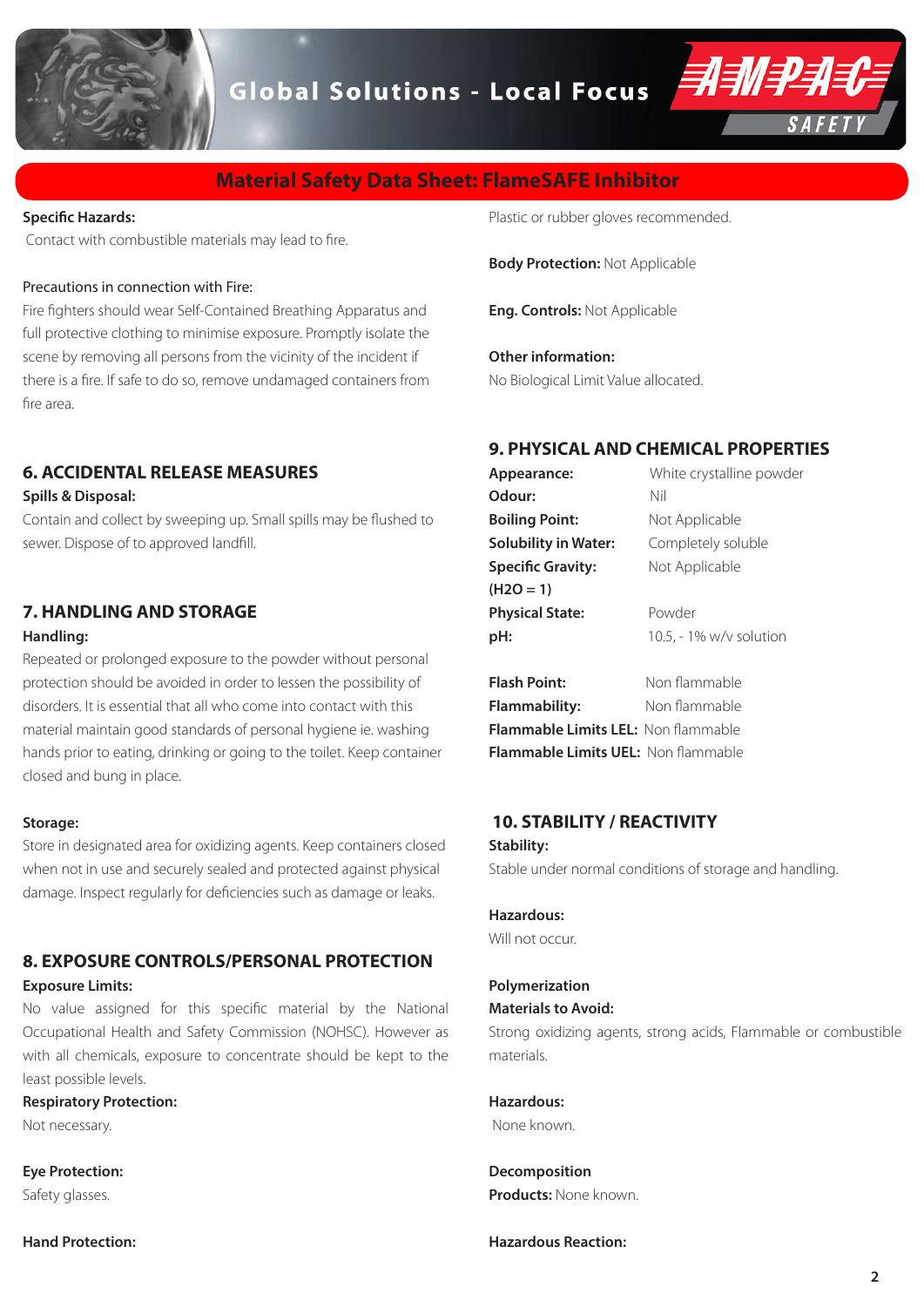



## **Material Safety Data Sheet: FlameSAFE Inhibitor**

Contact with combustible materials may lead to fire.

## **11. TOXICOLOGICAL INFORMATION**

#### **Toxicology Information:**

May act as a carcinogen for chronic exposure.

#### **Inhalation:**

Ingredients are considered non hazardous when used as directed.

#### **Ingestion:**

Not a likely source of exposure, however, moderate quantities of concentrate may cause irritation. Potential symptoms include nausea, diarrhoea, abdominal pain and vomiting.

#### **Skin:**

May cause skin irritation prolonged contact with the concentrate, which can result in redness, itchiness, swelling and possibly lead to dermatitis. Continual exposure to dilute solutions will cause loss of natural skin oils, and drying of skin.

#### **Eye:**

The concentrate is considered a severe eye irritant. May cause eye soreness.

#### **Chronic Effects:**

Possible carcinogenic effects.

## **12. ECOLOGICAL INFORMATION**

**Environ. Protection:** Harmful to aquatic life in diluted form. Not harmful to bird life.

#### **Mobility:**

No data is available for this product.

#### **Persistence:**

Boron compounds can accumulate and become persistent in soil.

**Degradability:**  Fully biodegradable.

## **Bioaccumulation:**

No data is available for this product.

#### **Ecotoxicity:**

No data is available for this product.

### **13. DISPOSAL CONSIDERATIONS**

Dispose of waste according to federal, E.P.A., state and local regulations. Assure conformity with all applicable regulations.

## **14. TRANSPORT INFORMATION**

| U.N. Number:                                         | 1479           |
|------------------------------------------------------|----------------|
| <b>Proper Shipping Name:</b> Oxidizing solids N.O.S. |                |
| <b>DG Class:</b>                                     | 5.1            |
| <b>Hazchem Code:</b>                                 | 2X             |
| <b>Packing Group:</b>                                | Ш              |
| <b>EPG Number:</b>                                   | None allocated |
| <b>IERG Number:</b>                                  | None allocated |

## **15. REGULATORY INFORMATION**

#### **Safety Phrase:**

S2 Keep out of reach of children. S25 Avoid contact with eyes. S61 Avoid release to the environment. Refer to special instructions/ safety data sheets.

#### **Poisons Schedule S5**

#### **AICS (Australia):**

All ingredients are listed in the Australian Inventory of Chemical Substances (AICS).

### **16. OTHER INFORMATION**

The Information contained herein is furnished without warranty either expressed or implied. This data sheet is not a part of any contract of sale. The information contained herein is believed to be correct or is obtained from sources believed to be generally reliable. However, it is the responsibility of the user of these materials to investigate, understand and comply with the federal and state guidelines and procedures for safe handling and use of these materials. AMPAC Safety Pty Ltd shall not be liable for any loss or damage arising directly or indirectly from the use of this